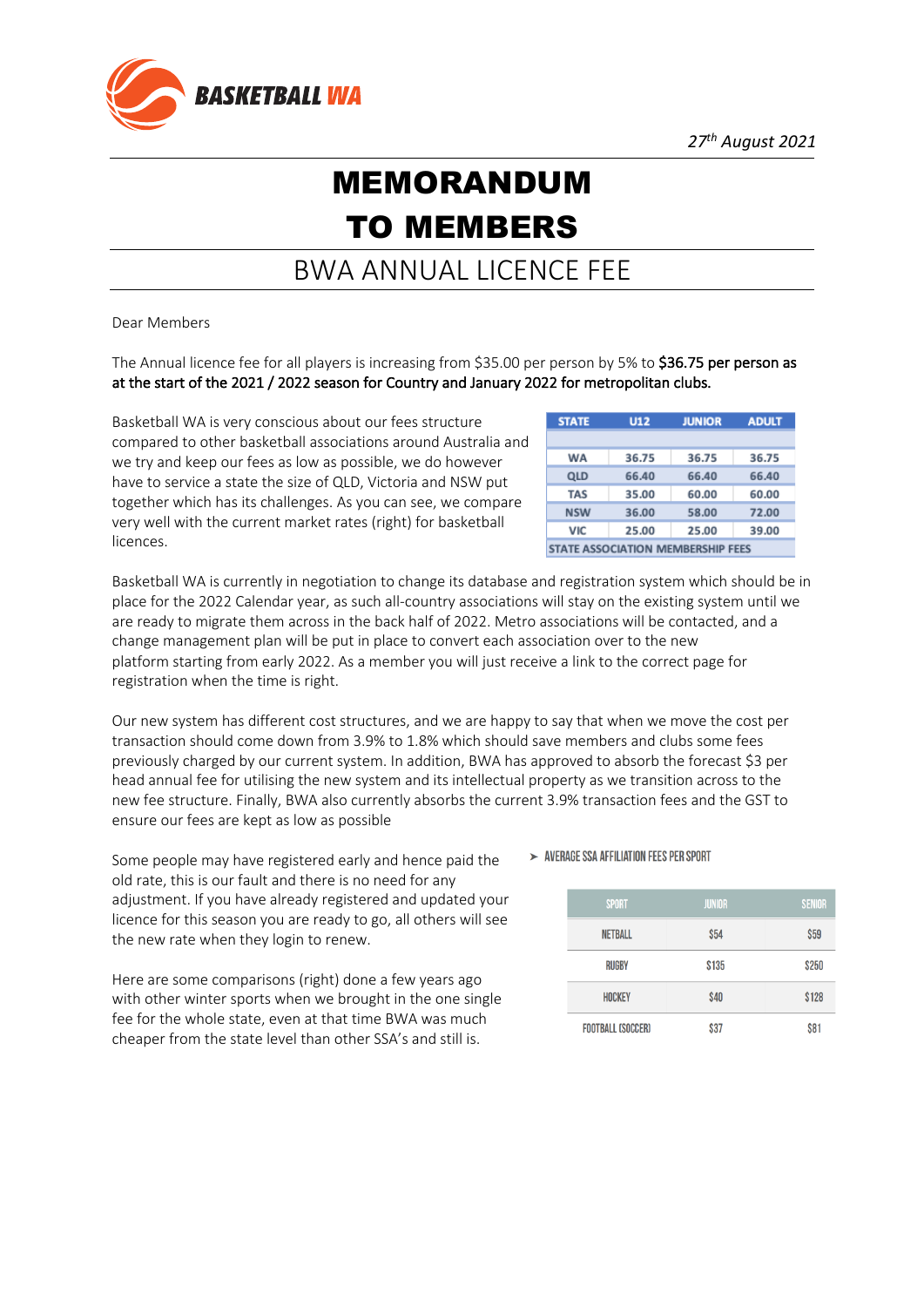

Basketball WA's role as the state affiliate body of Basketball Australia is to represents the sport to State and Federal Governments and other key stakeholders regarding basketball in this state. In addition our role is to provide the following:

- <sup>●</sup> covers players and associations for insurance related to basketball activities across public liability, personal accident, professional indemnity as well as management liability to name a few.
- <sup>●</sup> development of pathways for officials / coaches / players and volunteers.
- <sup>®</sup> access to BWA's competitions, products, services and events.
- $\circledcirc$  affiliation to national and international bodies.
- <sup>®</sup> education, training and professional development of members and volunteers.
- <sup>●</sup> access to national database infrastructure and competition management systems.
- <sup>●</sup> elite and sub-elite pathway development for high performance.
- <sup>●</sup> government and non-government funding support.
- <sup>●</sup> access to national IP and policy development resources.
- <sup>●</sup> facility development support through local, state and national funding opportunities.

Over the last four years of our strategic plan, we have invested in a range of new initiatives.

- <sup>●</sup> we have taken on an integrated the Perth Lynx WNBL team to ensure a pathway four our young girls aspiring to play for Australia and beyond.
- <sup>●</sup> We have integrated the Perth Wheelcats (men's and women's) our wheelchair teams in the National Wheelchair league into the basketball family.
- <sup>●</sup> We have developed a National Program for Wheelchair basketball with WAIS and Basketball Australia based out of Perth.
- <sup>●</sup> We have invested in 6 newly created regional development officer positions in the Goldfields, Midwest, Great Southern, Southwest, Kimberley and Pilbara.
- <sup>●</sup> We have purchased 3x3 courts and delivered over 40 community events per year generating interest in the new version of the game.
- **■** In addition to investing more resources in program delivery for participation, high performance, organisational development and competitions.
- <sup>●</sup> We have reinvigorated and renewed our WABL and NBL1 competitions as well as revamping our State and Country Championships.

We thank all members for their continued participation and look forward to providing you services for many years to come.

Yours sincerely

Rob Clement Chief Executive Officer